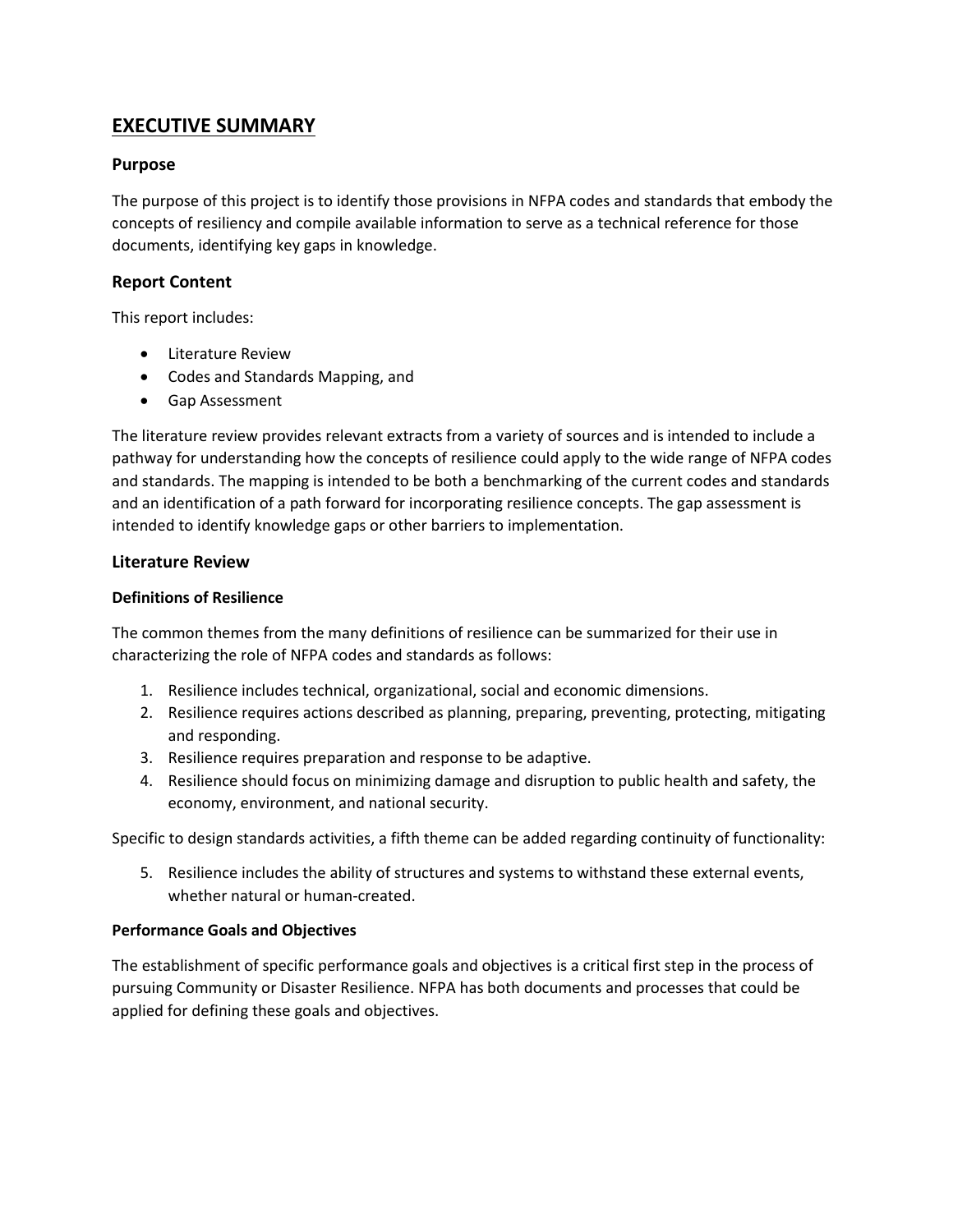#### **Frameworks for Resilience**

The concepts of frameworks for developing or enhancing resilience are common in the literature. Because of the complexity and interconnection of the many elements identified in the definitions outlined above, frameworks are presented to provide a means of facilitating successful interactions.

#### **Role of Codes and Standards**

Several of the references discuss the design aspects of building resilient infrastructure. The built environment in the USA is significantly influenced by the development and enforcement of codes and standards.

### **Other Parallel Approaches**

Other regulatory agencies in the USA offer insight into possible approaches to incorporating disaster resilience into codes and standards, including approaches from the United States Department of Energy (USDOE) and the United States Nuclear Regulatory Commission (USNRC).

#### **Risk-informed Criteria**

Both the PPDs and the implementing activities at DHS recognize that resources to achieve resilient infrastructure or community disaster resilience are not inexhaustible. Therefore the approaches recommended all emphasize risk as the basis for decisions.

# **Codes and Standards Mapping**

Many of the NFPA documents currently address resiliency, but focus on fire as the disruptive event. Although the resiliency terminology may not be familiar to the technical committees, the concepts of prevention, protection, mitigation, response, and recovery related to fire are well understood and incorporated into NFPA activities.

NFPA Technical Committees currently produce 34 documents that carry the title of Code, which address a variety of subjects. Some are hazard specific, some are occupancy/building related, and others are system related. It is a risk to generalize, but some conclusions can be made for the use of the term Code to describe these documents.

Nearly all of the NFPA documents carrying the title of Code has a chapter that includes a scope and purpose statement. The paradigm expressed in most of these scopes and purposes is to prescribe minimum requirements. Another paradigm expressed in most of these scopes and purposes is fire and life safety and hazards of fire and explosion. Incorporating disaster resilience into these Codes may require a shift in these paradigms.

Since, by NFPA's official definition, these codes are intended to stand alone, they should be complete and comprehensive enough to accomplish their objectives. The examination of how those objectives support disaster resilience or could be adjusted to do so is referred to as mapping.

It is important to note that many NFPA documents address **administrative features**, exclusively or in addition to **engineered features**. Virtually all of the references on resilience, whether critical infrastructure, community, or disaster, identify *prepare for*, *plan for*, *respond to*, and *recover from* as essential elements. These elements are largely **administrative features**. Emergency planning is vital to